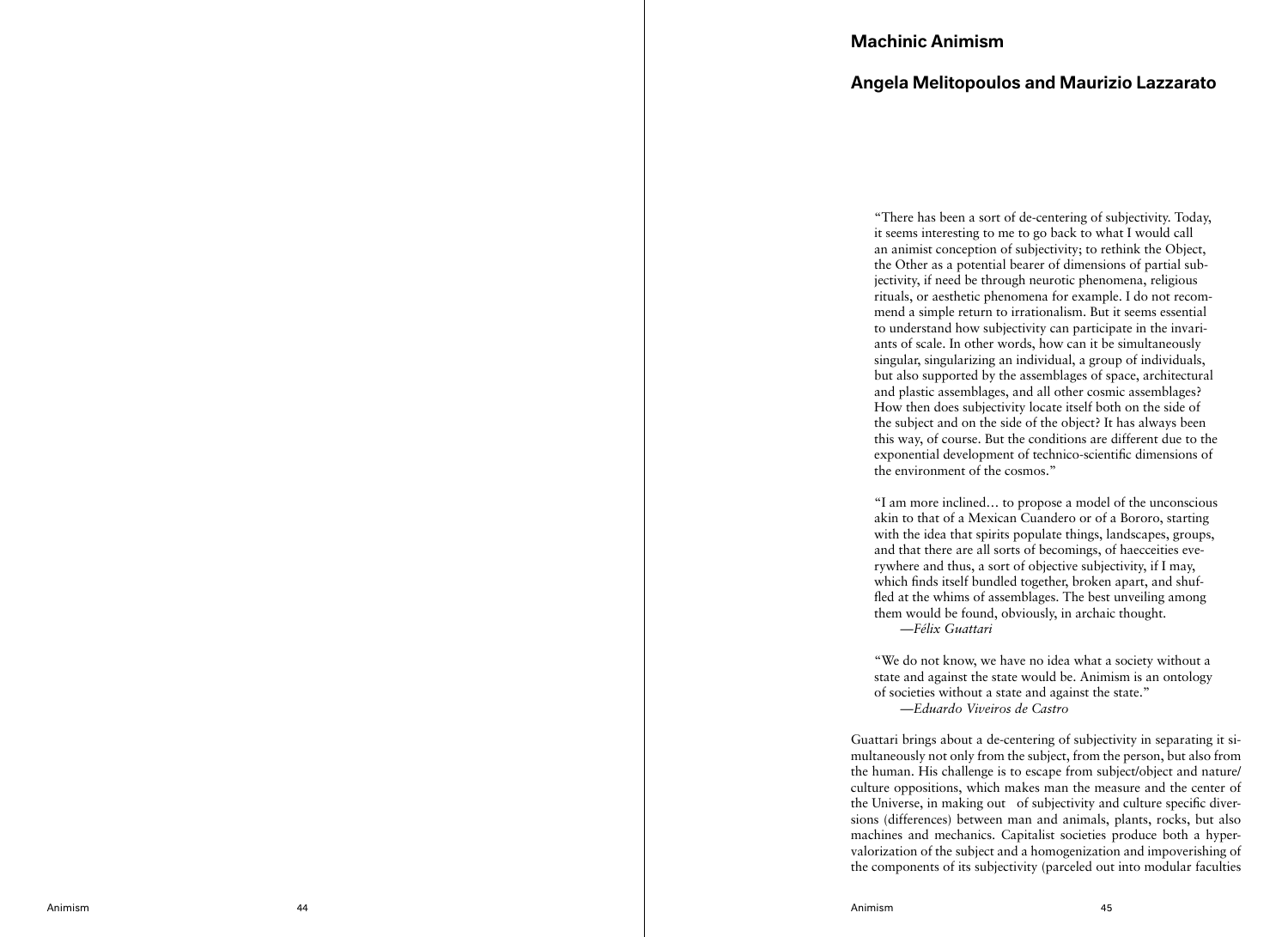



COPY xecution in "Old Sparky," Sing-Sing Prison's electric chair. c1900. William M. Van der Weyde. (Library of Congress).



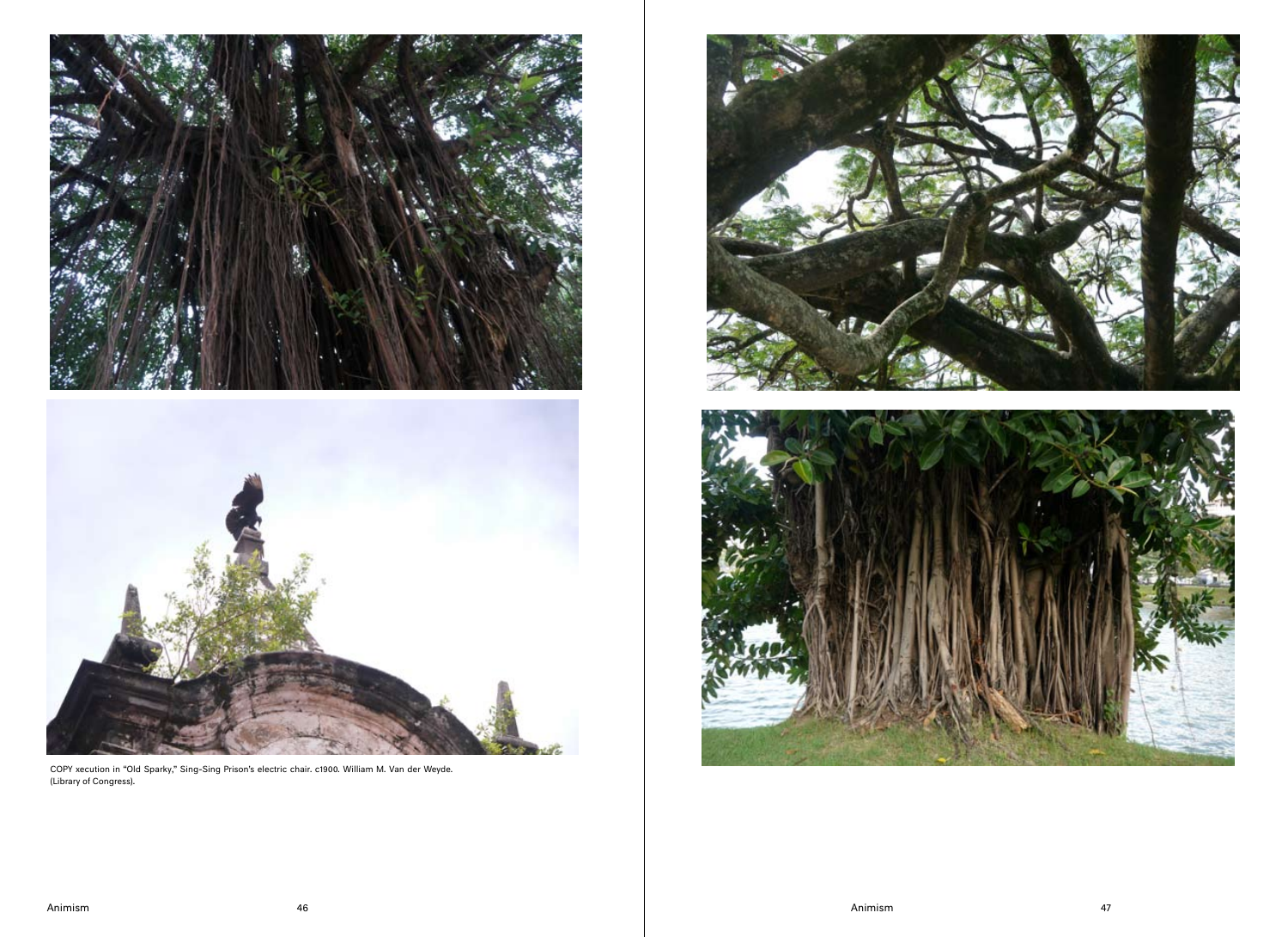such as Reason, Understanding, Will, Affectivity, governed by norms).

It is within this framework of a search for a new definition of sub jectivity, one that could escape the capitalist enterprise, that the refer ence to animism is often made. In Guattari's work and in the same manner as in animist societies, subjectivity loses the transcendent and transcendental status that characterizes the Western paradigm. Guat tari's thought and that of animist societies can find common ground in this understanding of subjectivity.

"I very much enjoyed a passage in which Guattari speaks of a subject/object in such a way that subjectivity is just an ob ject among objects and not in a position of transcendence above the world of objects. The subject, on the contrary, is the most common thing in the world. That is animism: the core of the real is the soul, but it is not an immaterial soul in opposition or in contradiction with matter. On the contrary, it is matter itself that is infused with soul. Subjectivity is not an exclusively human property, but the basis of the real and not an exceptional form that once arose in the history of the Cosmos." 1

It is not subjectivity that separates man from "nature," because there is nothing "natural" about it. It is not a given, but it is, on the contra ry, both an epistemological and a political operation. There is indeed something before the subject/object opposition and it is necessary to start from their fusion point. Guattari prefers to speak about "objec tity" and "subjectity" to mark their non-separation and their recipro cal overlapping.

Guattari does not make a specific anthropological category out of animism, nor does he focus on a particular historical phase, since he does not limit himself to non-literate, non-governmental societies. As pects of polysemic, transindividual, and animist subjectivity also char acterize the world of childhood, of psychosis, of amorous or political passion, and of artistic creation. Guattari's attachment to the La Borde clinic is surely linked, as Peter Pelbart suggests, 2 to the radical alterity in which psychosis plunges us with regards to the subject and its mo dalities of "human" (linguistic, social, individuated) expression.

"And it is true that among psychotic people, and notably among schizophrenics, this practically daily commerce with particles of self or perhaps with corpses, outside the self, does not pose a problem… There is a certain very particular "ani mist" sensibility that one could call delirium. Of course it is a delirium by our standard; it is something that cuts psychot ics off from the social reality that is completely dominated by language, social relations, thus effectively separating him from the world. But this brings him closer to the other world from which we are totally cut off. It is for this reason that Félix maintained this laudatory view of animism, a praise of animism." 3

Guattari's summoning of animism (he goes so far as to say that it would be necessary to temporarily pass through animist thought in or -

der to rid oneself of the ontological dualisms of modern thought) does not signify in any way a return to some form irrationalism. On the contrary, for the anthropologist Eduardo Viveiros de Castro, expert on the Amazon Indians, this conception of subjectivity is completely materialist, even permitting a renewal of materialism. "I just read the passages that you sent me on animism in Guattari's work that I was not familiar with, in fact. I find this artificial alliance between animism and materialism incredibly interesting, since it allows one to separate animism from any other form of idealism…. To reintroduce a subject's thought that is not idealist, a materialist theory of the subject, goes along with the thought of the Amazon peoples who think that the basis of humans and non-humans is humanity. This goes against the Western paradigm, which maintains that that which humans and non-humans have in common is "nature." 4

The "animism" that Guattari claims to represent is not at all an thropomorphic, nor is it anthropocentric. The central concern is one of "animism" which one could define as "machinic," to recycle the terms of a discussion that we had with Eric Alliez. In Western philosophy there are traditions of thought (neo-platonic, monadological, from the infinitely small to the infinitely large—Leibniz, Tarde, etc) which can coincide with the cosmologies of animist societies in certain places.

"Animism is present in the work of Deleuze before he meets Guattari. And it is a horizon, a totally expressionist category which participates in that which one could call, more global ly, a universal vitalism. There, according to the neo-platonic tradition, everything breathes, and everything conspires in a global breath. This vitalism is visible in authors like Leibniz, but also in Spinoza across the general category of expres sion and expressionism…. To my mind, what is going on in his collaboration with Guattari is that animism is no longer invested from an expressionist or vitalist point of view, but from a machinist point of view. And this changes everything, because it is necessary to understand once and for all 'how it works,' and how it works in our capitalist world whose pri mary production is that of subjectivity." 5

What are we to understand by machinist animism? The concept of a machine (and later of assemblage), which allows Guattari and Deleuze to free themselves from the structuralist trap, is not a subgroup of tech nique. The machine, on the contrary, is a prerequisite of technique. In Guattari's "cosmology" there are all sorts of machines: social ma chines, technological, aesthetic, biological, crystalline, etc.

To clarify the nature of the machine, he refers to the work of the biologist Varela who distinguishes two types of machines: *allopoïé tique* machines which produce things other than themselves, and *au topoïétique* machines which continuously engender and specify their own assemblage. Varela reserves the *autopoïétique* for the biological domain in reproducing the distinction between living and non-living which is at the foundations of the Western paradigm, whereas Guat tari extends the term to social machines, technical machines, aesthetic machines, crystalline machines, etc.

In the universe there exist everywhere, with no distinction between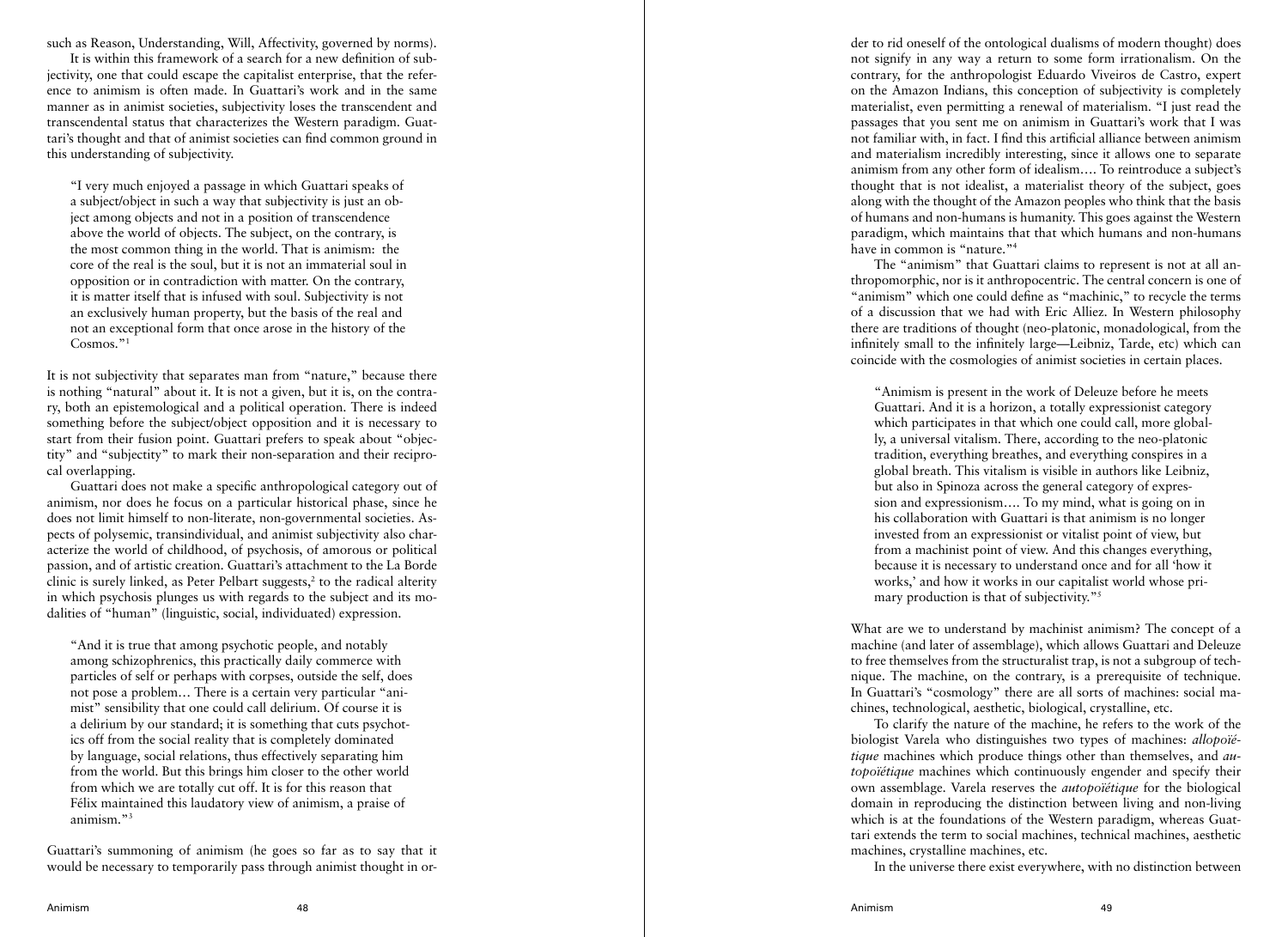living and non-living, "non-discursive *autopoïétique* kernels which en gender their own development and their own rules and mechanics. The *autopoïétique* machinic asserts itself as one for self and one for oth ers—non-human others. The for self and the for others cease to be the privilege of humanity. They crystallize wherever assemblages or ma chines engender differences, alterities, and singularities.

All over the Cosmos there exist becomings, haecceities and singu larities. If they are not the expression of "souls" or of "minds," they are the expression of machinic assemblages. The disparities they create in variations have their own capacity for action and enunciation.

"For every type of machine we will question not only its vital au tonomy, which is not an animal, but its singular power of enuncia tion." Every machinic assemblage (technical, biological, social, etc.), once contained enunciative facilities, if only at the embryonic stage. They thus possessed a proto-subjectivity. There too, like subjectivity, it is necessary to separate the singular power of the enunciation of the subject from the person and the human. This goes against our philo sophical and political tradition that since Aristotle has made language and speech a unique and exclusive characteristic of man, the only ani mal which possesses language and speech.

Guattari, detaching himself completely from structuralism, goes on to elaborate an "enlarged conception of enunciation" which per mits the integration of an infinite number of substances of non-human expression like biological, technological, or aesthetic coding or forms of assemblage unique to the socius.

The problem of assembling enunciation would no longer be spe cific to a semiotic register, but would cross over into expressive hetero geneous matter (extra-linguistic, non-human, biological, technological, aesthetic, etc.). Thus, in "machinic animism," there is not a unique subjectivity embodied by the Western man—male and white—but one of "heterogeneous ontological modes of subjectivity." These partial subjectivities (human and non-human) assume the position of partial enunciators.

Additionally and most importantly, the expansion of enunciation and expression concerns artistic materials which the artist transforms into vectors of subjectivization, in "animist" *autopoïétiques* facilities.

"The artist and more generally, aesthetic perception, detaches and de-territorializes a segment of the real in order to make it play the role of partial enunciator. The art confers meaning and alterity to a subgroup of the perceived world. This quasianimist speaking out on the part of the artwork consequently redrafts subjectivity both of the artist and of his consumer." 6

Guattari's great friend and accomplice, artist Jean Jacques Lebel, on whom Jean Rouch's *Mad Masters (Les maîtres fous)*, filmed in Cam eroon on the occasion of a society of witch doctors' trance ritual, "left an indelible impact," was one of the first to emphasize the filiation be tween the thought of non-Western "savages" and the "savage" artists of the East.

Guattari was not only in the friendly company of anthropologists, who included Pierre Clastres of *Societies without State and Against the State*, but also artists who solicited the "wild libertarian flux" of the unconscious and its intensities.

"(This leads us) above all to the "savage, to savage thought. Per manent and major influence. Thanks to Artaud and his Tarahumaras, thanks to the surrealist gaze resting on magic art, and thanks to my father who turned me on (starting in childhood) to the art of primitive peoples, with respect to art that is radically different from that which is considered classic, I never considered Paris or New York, Rome or Ber lin to be the Center of the world. The intensity that comes from primi tive art at its peak is the standard against which I judge what I like or what I do not like in Western art. 7

On its end, Lebel's "Direct Poetry" provides a critique of the "im perialism of the signifier" in "blowing up language" and in carrying out an a-grammatical poetry that is "beyond and beneath the verbal." This is another theme that runs throughout Guattari's work: that of asignifying, a-grammatical, or a-syntactical semiotics, to borrow Lebel's terms. The privilege of speech has a profound political meaning. Not only have signifying and linguistic semiotics served as an instrument of division between human and non-human, but of hierarchization, sub ordination, and domination inside the human as well. All of the nonlinguistic semiotics such as those of archaic societies, the mentally ill, children, artists, and minorities, were considered for a long time to be lacunar and inferior.

It was only in the 1960s and 1970s that these non-linguistic modes of expression began to be appreciated for their major political role and for making up an experimental field of psychiatry, like at La Borde or as in the work of Deligny with the autistic "savage children" and their a-signifying modes of expression.

"It was an obsession in all of the history of Western thought to define what was natural and what was not, to the point where people thought that if there was no spoken language, it was necessarily animal. Thus they forbade the "savage children" who grew up among animals and without speech to express themselves with signs. People behaved in a similar fashion towards deaf people. For 100 years the Vatican for bade the use of sign language, though it is a language par ex cellence." 8

Polysemic trans-individual animist subjectivity does not constitute a "vestige" or even a simple "renaissance" of ritual ancestral practices in capitalist societies. It is also updated and activated as both a micro and macro-political force which fuels the resistance and creativity of the "dominated," as Suely Rolnick and Rosangela Araujo explain.





Lorem Ipsum Dolor © Ipsum Enterprises, Inc. All Rights Reserved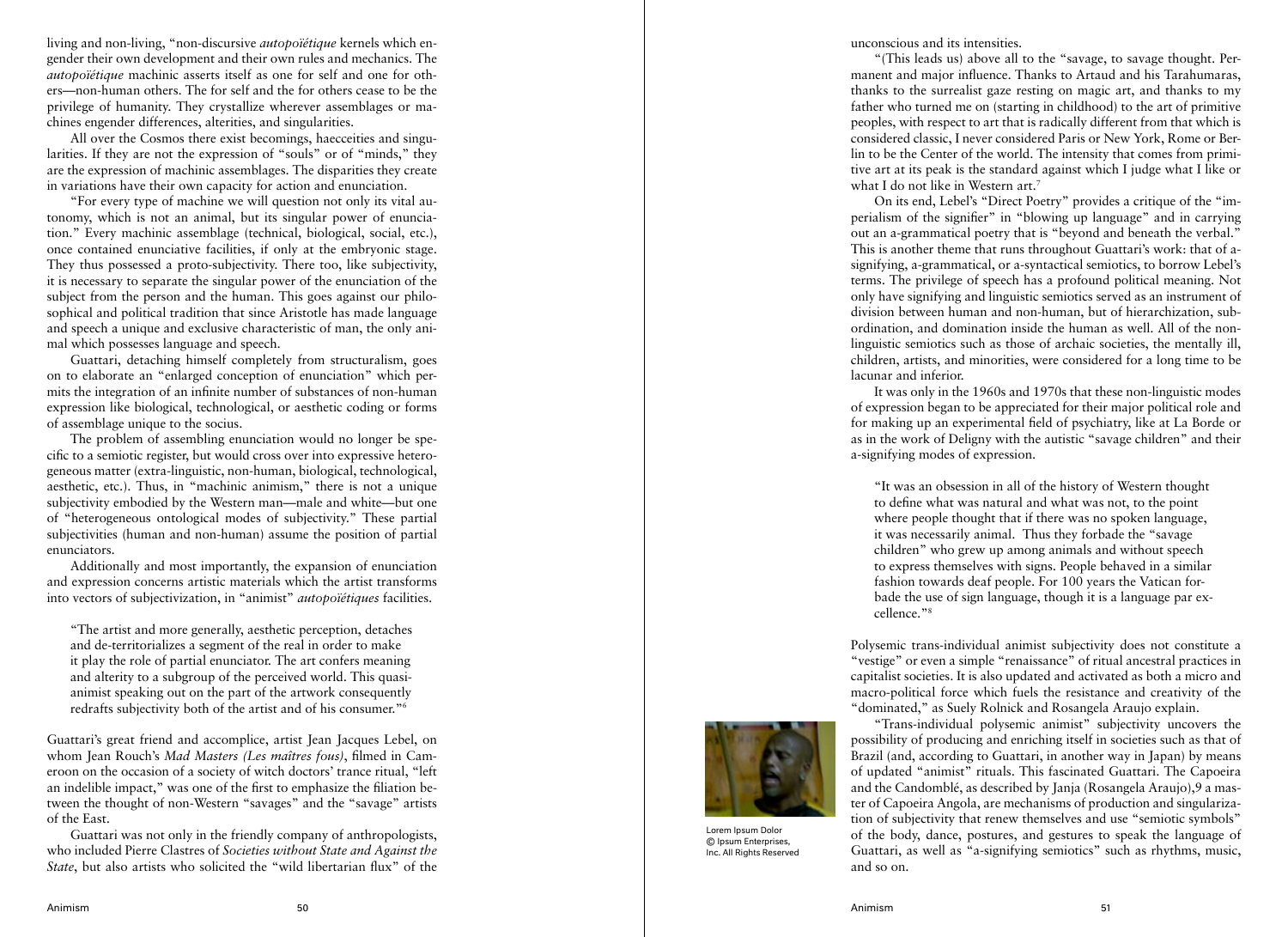





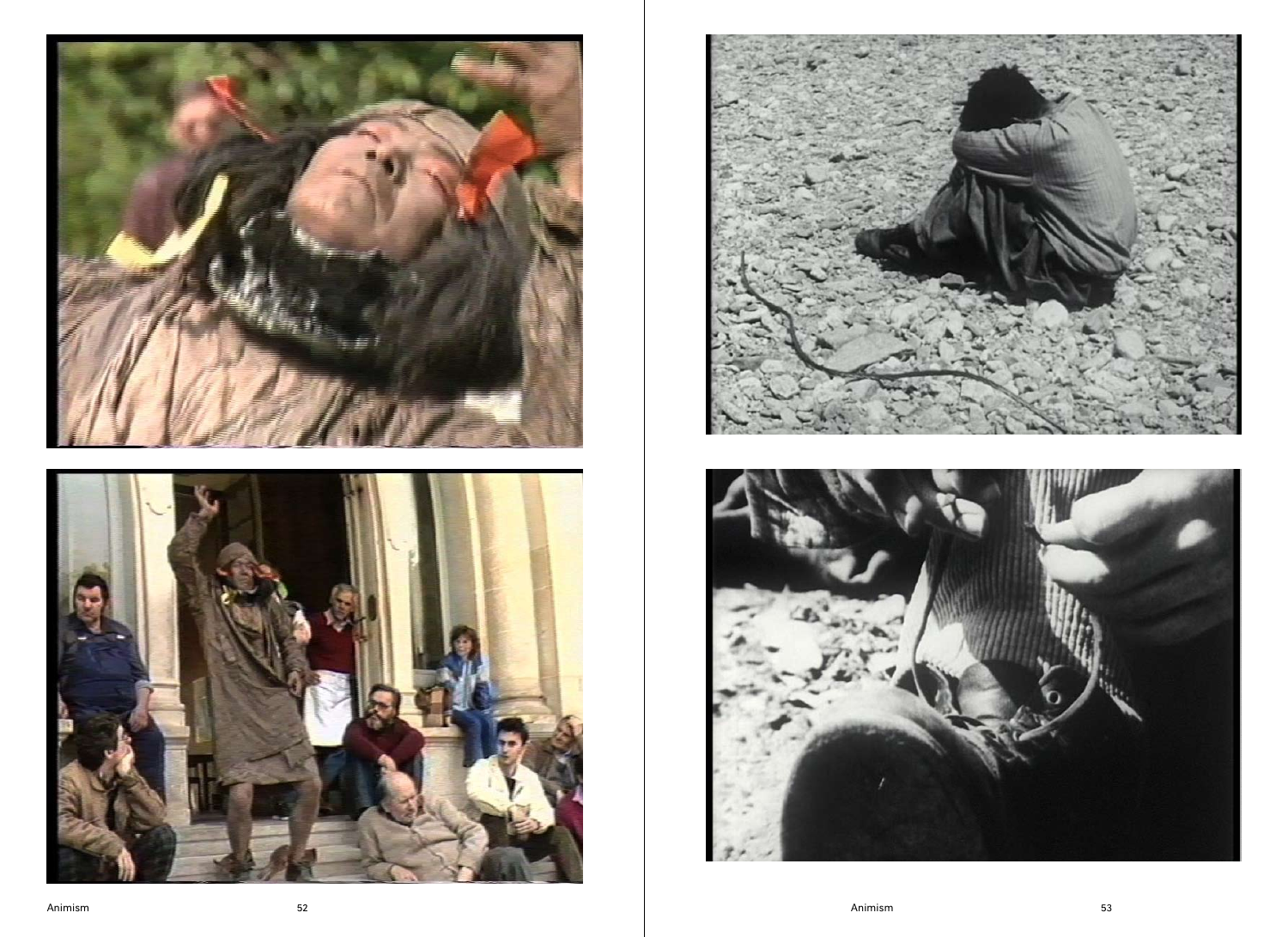The function of speech is not discursive, but existential. With other semiotics and with no privileged role, it helps bring about the "*mise en*  existence" or the production of existential territories. In these practices, the fluctuations of signs act upon real fluctuations without the me diation of representation, of the individual subject and its conscious ness. In a remark by Guattari on the subject of ritual, we find, as if in a mirror, his entire concept of the collective (or machinic) assemblage of enunciation and of the power of the non-metaphorical use of signs and words: "…primitive 'magic' is illusory. This is how ethnologists see it. Primitive peoples are *realistic*, not mystical. The imaginary and the symbolic are real. No backworld. Everything extends into every thing. No break—separation. Bambara does not imitate, does not use metaphors, does not index. Its dance and its mask are wholly rich signs which are at the same time representation and production. One does not watch the performance, powerless. It is itself, collectively, the show, the spectator, the stage, the dog, etc. It transforms by means of expres sion, as a sign that is connected to reality. Or rather a sign such that there is no break between a reality, an imaginary mediated by a sym bolic order. No break between gesture, speech, writing, music, dance, war, men, gods, the sexes, etc."

Thus there are possible echoes and cross-checks between updat ed ancestral rituals in contemporary capitalism and machinic assem blages, as was discussed by anthropologist Barbara Glowczewski who worked with Guattari. Rituals like collective enunciation mechanisms produce the body as they manufacture an enunciation. But in one case as in others, it is not a question of anthropomorphic productions. The "collectivity," as Barbara Glowczewski reminds us, is irreducible to a human grouping, it is other than belonging to inter-subjectivity or sim ply to the social: "If people are interested in Félix today, it is precisely because he defines subjectivity by assemblages according to which hu mans are just as soon with other humans as with collectivities, with concepts, with animals, objects, as with machines…"10

The ritual, like assemblage, is a "machine" that concomitantly de termines the action of the cosmic and molecular fluctuations, of real and virtual forces, of sensible affects and corporal affects, and of incor poreal entities such as myths and universes of references.

These rituals and these cultural practices produce a subjectivity not based in identity that is becoming, since "the process is more im portant than the result."11 This is reminiscent of the process-driven concept of the assemblage of activity in Guattari's work.

As through art as Guattari understands it (and which constitutes for Eduardo Viveiros de Castro an authorized reserve for "savage thought," providing that it does not transgress assigned boundaries), ritual pierces the chaosmosis, bringing us back to the point of subjec tivity's emergence, to the condition of the creation of the new. "Art is, for Guattari, the most powerful means of putting into practice some aspect of the chaosmosis" (Jean Claude Polack), to plunge beneath the subject/object division and to reload the real with "possibles." These indigenous cultures of the Americas do not represent a simple surviv al of ancestral practices that are doomed to extinction. They do not constitute a simple quest for the improbable "African" identity in the face of the reality of slavery and the social inequalities in Brazil. These processes of subjectivization are actualized through the use of the myth

(and, for Guattari, mythograms—from Leninism to Maoism—are in dispensable in any process of subjectivization) of an Africa that never existed.

"It is a reinvented Africa, an Africa before slavery, where men and women are free, in order to be propelled into a future of liberty and autonomy for all."12 What fascinated and intrigued Guattari during his numerous voyages to Brazil and Japan was not only the power of practices like the Candomblé ("an unbelievable factor in the produc tion of subjectivity which contaminates not only its initiates, but the entire population"), but also the meaning and the political function of these modes of subjectivization.

For Suely Rolnik,<sup>13</sup> these practices contain a "popular knowledge" of the unconscious which is very strong and very effective." If they play a major role in the elaboration of the trauma of slavery in a "beyond post-colonial" situation, they can and should play a major political role.

If there are hierarchical class divisions at the macro-political level in Brazil which seem insurmountable, at the micro-political level this "questioning of" and "this other politics of subjectivization" cross the same divisions and class hierarchies and circulate and diffuse into the population as a whole, through bodies.

According to Suely Rolnik, the richness of the micro-political di mension expresses all of its power when it assembles with the macro dimension, as it has occurred at certain moments in Brazilian history (1968, the beginning of the 1980s…). The valorization of this "pro duction of other subjectivity" has a long history in Brazil, since the "anthropophagic" manifesto of the 1920s had already legitimized it.

Guattari was particularly attentive to all of the modes of produc tion of subjectivity that recharge themselves in non-Western traditions, since the primary production in contemporary capitalism is the pro duction of subjectivity and since the crisis that we have been experiencing for the last forty years, "before being economic, it is precisely the fact that there is no intermediary for subjectivization. There is a settling of modes of subjectivizations, and no one knows what to cling to, subjectively speaking, anymore."

The production of subjectivity, having never been "natural," means we have things to learn about these practices if we are to be capable of updating them for contemporary capitalism: "Archaic societies are better armed than white, male capitalist subjectivities in charting the multivalence and the heterogeneity of components and of semiotics that help bring about the process of subjectivization."

For a reversal of history, science will force us deeper and deeper into an animist world: "Every time science discovers new things, the world of the living gets bigger… It is obviously a thought problem. The certitude of knowing what is living and what is not continues to shift… we are in an animist problematic, of the soul, of animation…"14

It is not only the evolution of science, but the development of capitalism itself which forces us to an "animist" thinking and politics.

"That which appears natural to us—springs, rocks—are loaded with history for the aboriginal peoples, who practice forms of totemism, and are thus cultural and non-natural… There are those here among us who function this way even